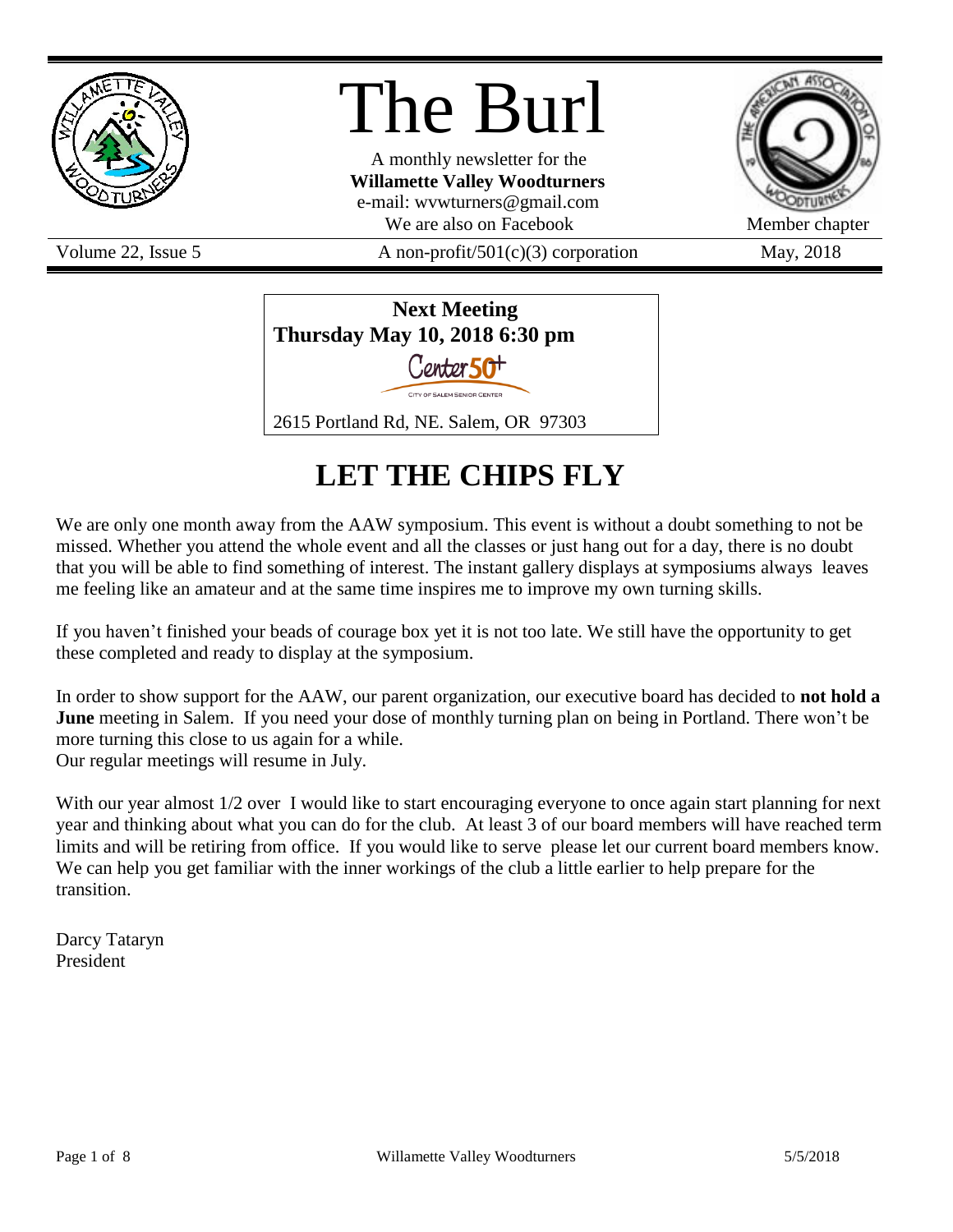# **Club Meeting Minutes April 12, 2018**

- President Darcy Tataryn
	- Pledge of Allegiance
	- Introduction of Visitors
- Vice President Jeff Zens
	- **Pen turning Class on May 19<sup>th</sup> at Terry Gerros' workshop on Cordon Road Pass Around a sign-up** sheet
		- Turn in your completed "Pens for Troops" as soon as possible.
		- $\blacklozenge$  Pick up some more in the back of the room.
	- Only \$75 in Craft Supply Order this month so far
	- Beads of Courage boxes need to be ready for the June  $14<sup>th</sup>$  Symposium in Portland, OR
	- Discussion but no decision on the June  $14<sup>th</sup>$  Meeting as it is the opening night of the Symposium.
- Bring back raffle for the month of May Embellishments Adding anything to a wood turning "Powdered turquoise does not count." For May only you can pay your \$5 when you bring your project. If you want to join for June… you must pay at the May meeting.
- DEMONSRATION: [www.jwkinseysartifice.com](http://www.jwkinseys.artifice.com/)
	- Artist J.W.Kinsey Artifice Silverton Oregon
	- Kinsey prefers to call his works Vintage Industrial Telescopes, Film Props, Artwork, Custom Telescopes, Custom Tools, etc. The demonstration was a Slide-Show of his artistic creations focusing on timeless beauty and craftsmanship. Every part of his works are handmade for its specific applications with fasteners, fittings and various electric components. Surface treatments include gilding, cold and elector-plating using various chemical patinas and color stains. Surprisingly he did not ride into the room on his unicycle.
- Meeting was concluded with the
	- Bring Back Raffle Drawing (\$10 cash)
	- **Raffle Drawing**

**NOTE**: Sign-ups will be available at the May meeting. Check your personal calendar.

Oregon Steam-Up (July 28 & 29<sup>th</sup> and August 4<sup>th</sup> & 5<sup>th</sup>) Oregon State Fair (August 29<sup>th</sup> - September 3<sup>rd</sup>)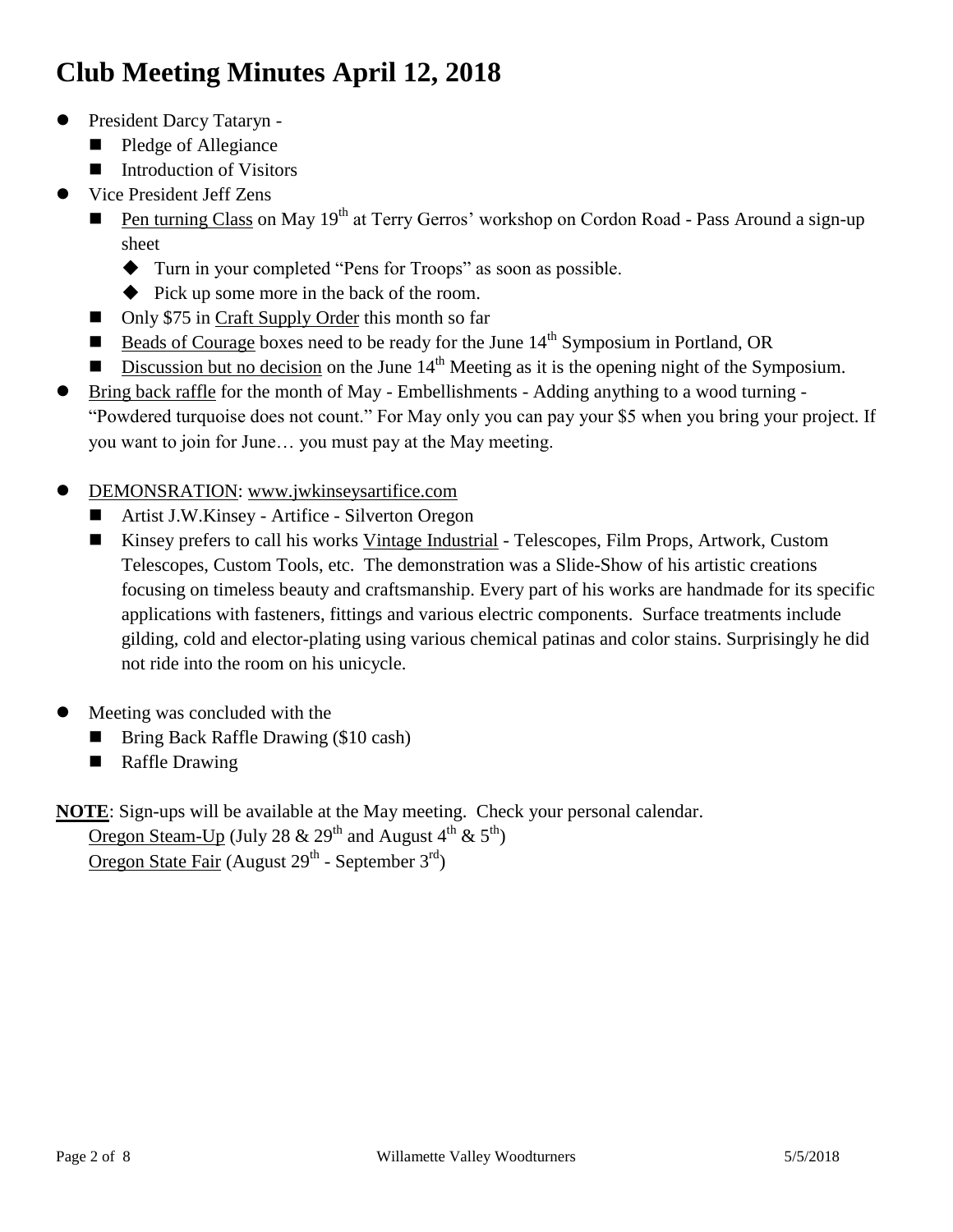**What's on my Lathe?** Submitted by Mark Choitz



Well, I have challenged myself to make a few Beads of Courage boxes for the upcoming AAW Symposium. Here's a picture of the rough cut blanks and the finished boxes. It was difficult to think up five different shapes. If you plan to make a lidded box to help support the Beads of Courage program and would like to have a bead to use in the design let me know and I'll be certain to get it to you. If you don't plan to attend the AAW Symposium I will be collecting any boxes that need a ride to Portland in June - I will be at the May meeting collecting these. If you are unfamiliar with the program check out this link to find out particulars beads

#### <http://www.beadsofcourage.org/pages/woodturners.html>

#### **Guidelines**

In order to sufficiently hold beads, turned boxes need to be no smaller than *6" in diameter - larger is okay.*

### Make sure *lids are easily removable*.

Finials or knobs should be easy for a small child to grasp and not too elaborate or pointed.

Sign your name or write "American Association of Woodturners" on the bottom.



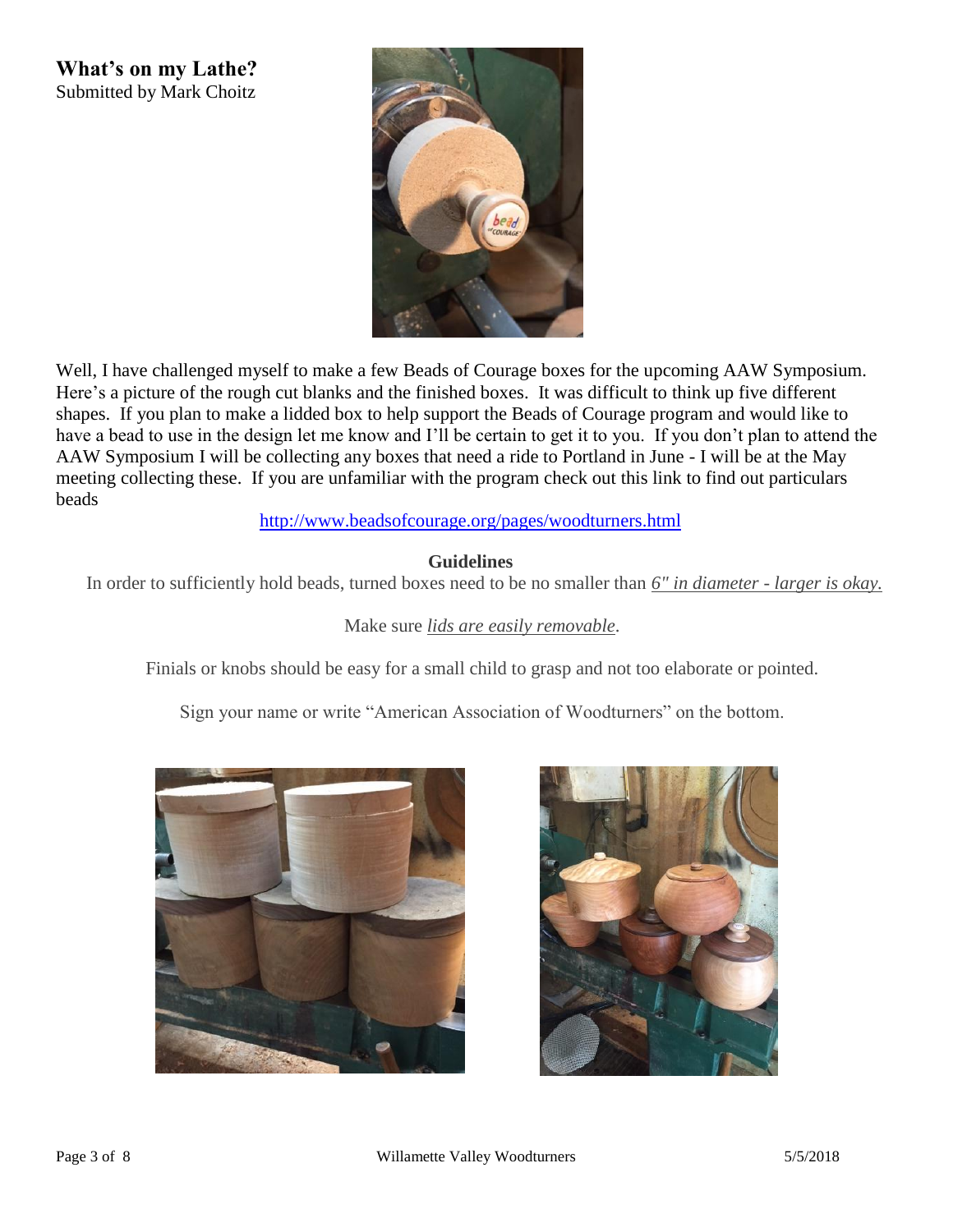# **Update: Pens for Troops**

We are well on our way to meeting our 1,000 pen goal in the Pens for Troops project. I have about 130 kits left and will bring them along to the May meeting. For those of you who still have kits signed out, get out to your shops, get the pens turned and get them back to me as soon as possible. I would like the entire project completed within the next month, as we have another community service project beginning in the fall, and summer is a busy time for everyone.

A few special thanks for significant contributions to the project. Tom Huhn, our resident blind turner completed 50 pens, and another un-named (at his request) turner is working on 100. Many thanks to all of you who have contributed your fine efforts, your time and your talent to this very worthwhile club outreach.

~~Jeff Zens

## **Jigs, Gadgets and Gizmos – July Meeting**

Many club members can rightfully list ingenuity high on their list of personal attributes. Woodturning – and woodworking in general – often becomes an exercise in problem-solving. If you have solved a vexing woodturning problem, sharing your solution might save a fellow club member a whole lot of trouble. Please share your invention, your creation, and your design process with the membership at our July meeting.

**\_\_\_\_\_\_\_\_\_\_\_\_\_\_\_\_\_\_\_\_\_\_\_\_\_\_\_\_\_\_\_\_\_\_\_\_\_\_\_\_\_\_\_\_\_\_\_\_\_\_\_\_\_\_\_\_\_\_\_\_\_\_\_\_\_\_\_\_\_\_\_\_\_\_\_\_\_\_\_\_\_\_\_\_\_\_\_\_**

If you have a steady rest, a router carriage, an indexing device, or any other gadget you've fabricated for your lathe, your grinder, or your tools, we want to hear from you. We would like five or six club members to share the presentation, meaning each person would only need to prepare for about 15 minutes of talking. Please get in touch with Jeff Zens [\(jeffzens@custombuiltfurniture.com\)](mailto:jeffzens@custombuiltfurniture.com) by May 17 to share your "genius" with the club.

**\_\_\_\_\_\_\_\_\_\_\_\_\_\_\_\_\_\_\_\_\_\_\_\_\_\_\_\_\_\_\_\_\_\_\_\_\_\_\_\_\_\_\_\_\_\_\_\_\_\_\_\_\_\_\_\_\_\_\_\_\_\_\_\_\_\_\_\_\_\_\_\_\_\_\_\_\_\_\_\_\_\_\_\_\_\_\_**

Thanks!!

# **Welcome to our new member:**



Roy Colescott Salem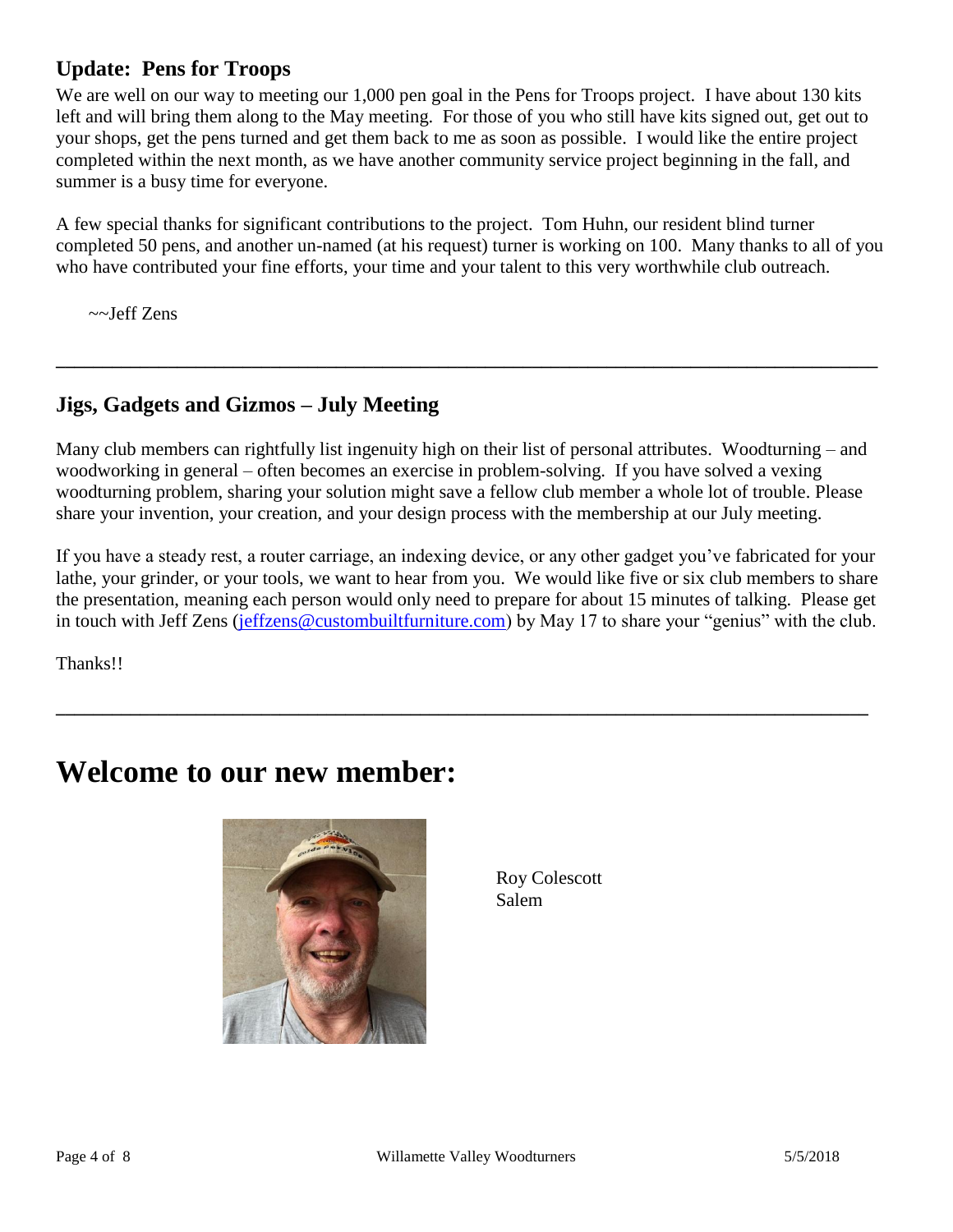# **Club Business**

### **Treasurer's Report (4/7-5/6)**

By Henrik Åberg, Treasurer

.

| <b>Beginning Balance</b> | \$14,124.77 |                       |         |  |
|--------------------------|-------------|-----------------------|---------|--|
| <b>Income</b>            |             | <b>Expenses</b>       |         |  |
| Membership dues          | \$85.00     | Library               | \$47.86 |  |
| Raffle                   | \$63.00     |                       |         |  |
| Glue Sales               | \$153.00    |                       |         |  |
| <b>Total Income</b>      | \$301.00    | <b>Total Expenses</b> | \$47.86 |  |
| <b>Ending Balance</b>    | \$14,377.91 |                       |         |  |

# **Upcoming Events**

## **May 10: Demonstrator: Nick Stagg: Open-Form Hollow Vessel**

Longtime Willamette Valley Woodturners member Nick Stagg is our featured presenter for May. Nick has served as one of our primary mentors and sharpening gurus and is a periodic contributor to *American Woodturner.* He's done frequent demonstrations for woodturning clubs including ours, and is returning in May after a several-year absence.

For the May demo, Nick will turn an open-form hollow vessel. He will demonstrate several different cuts to achieve the form he seeks, both on the inside and outside walls. Because the tool's sharpening profile is directly related to the cut and the location on the vessel, he will discuss and demonstrate the sharpening techniques he uses.

Nick has a few primary objectives for the demonstration. First, to emphasize the relationship between sharpening profile and the various cuts he'll make on the vessel. Second, he wants to build our confidence that these cuts can be used on any hollow vessel of any size to achieve superior results and minimize sanding time.

**May 19: Pen turning class in Terry's shop** 

### **June 14: No Meeting. Please attend the AAW Symposium!!**

**June 14-17: AAW's 32nd Annual International Symposium in Portland, Oregon**

- **July 12: Jigs, Gadgets and Gizmos (see related article in this newsletter)**
- **July 28 & 29th and August 4th & 5th: Steam-Up**
- **August 9: Demonstrator Eric Lofstrom**
- **August 29th - September 3rd: Oregon State Fair**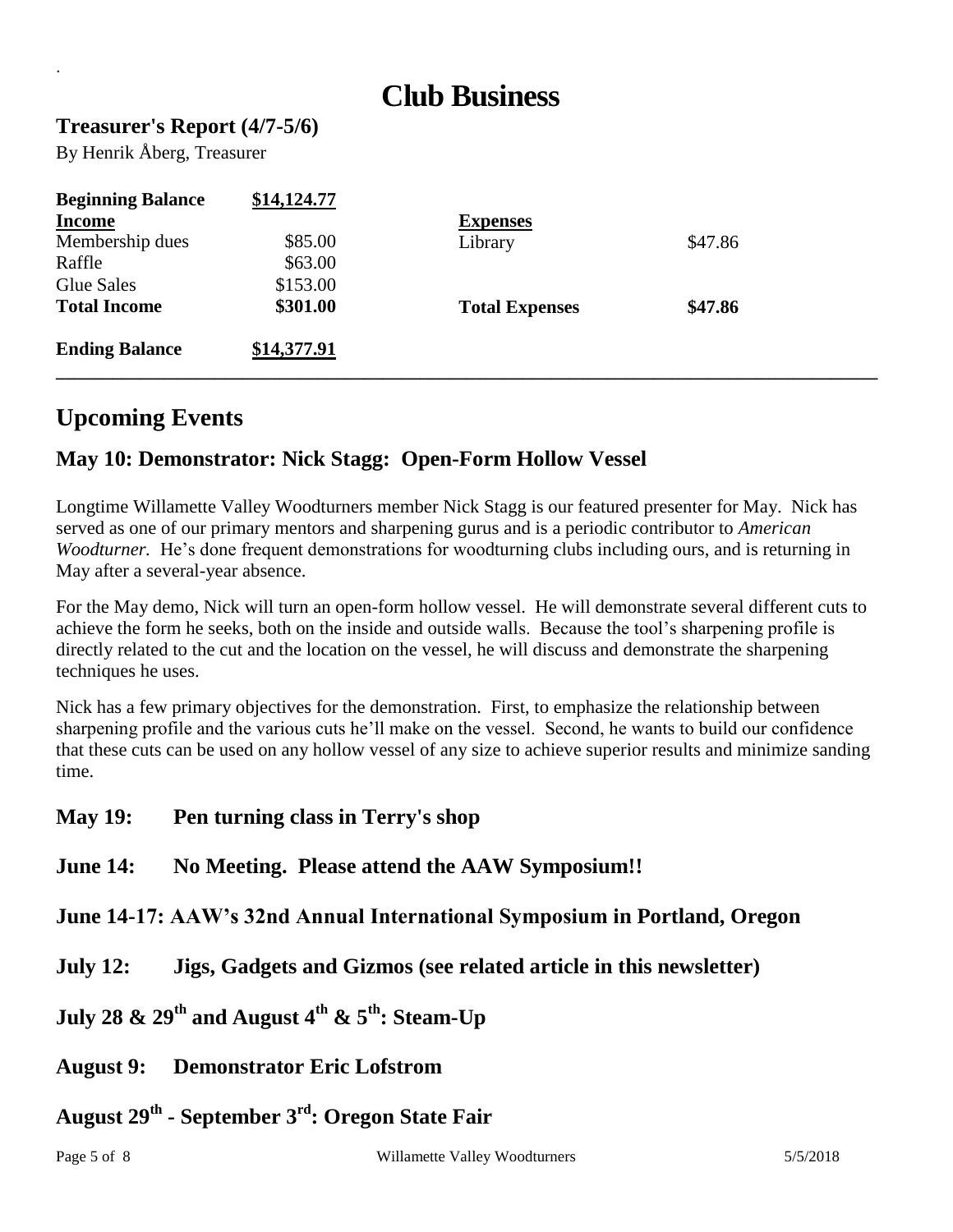# **Protect wood from chuck jaws**

An AAW article

After trying several ideas for reversing a small turning and holding it in a chuck to finish the bottom, I devised my own method, which is simple and inexpensive. I had tried cloth, tape, foam, and electrical wire, but always ended up with marks on the turning from the chuck jaws. To solve this, I took some plastic tubing, which is available by the foot in a variety of sizes, and slid it on the chuck jaws.

For pin jaws I cut pieces the length of the jaws. For No. 2 jaws, I cut pieces long enough to cover each jaw. I cut a slit in the tubing so that it can slip over each jaw. The tubing is thick enough to prevent the marks and also provides some holding power for the work piece.

For pin jaws I use 5/8" (16 mm) ID tubing and for the No. 2 jaws, 3/8" (10 mm) ID tubing. Other chucks may require different sizes.

~ Bill Fordney, Pennsylvania



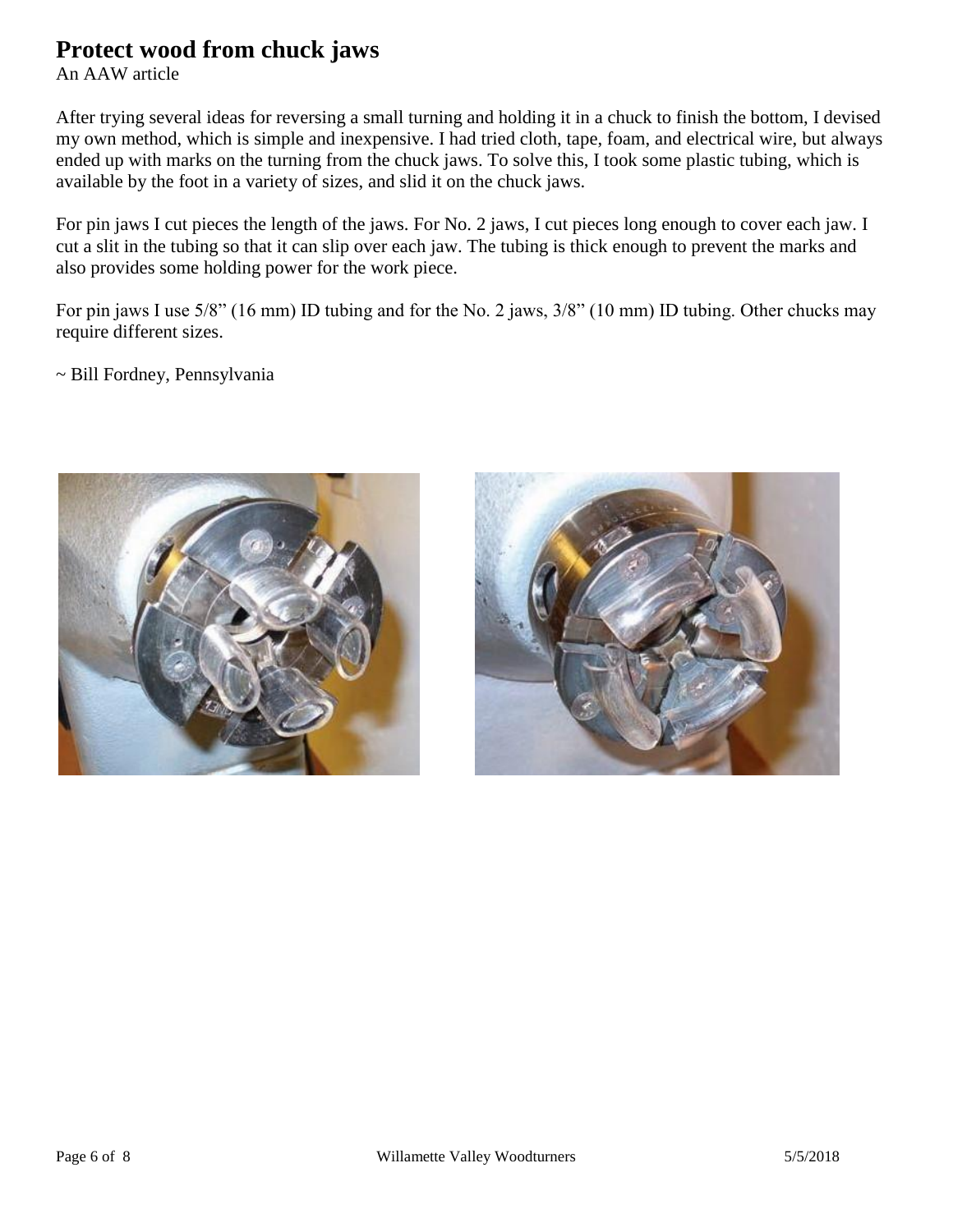# Membership Rewards

### **Library**

A friendly reminder to members with books and/or videos checked out from the library. Please return them at this next meeting.

### **Wood Gathering**

Sign-up sheets will be available to indicate your availability to help with wood gathering. Anyone who learns of a tree or log that is available to the club should notify Jerry Lelack, (503) 510-1577 or Bob Hutchinson, (503) 508-3279. The intent is to gather wood, process it to usable pieces, store it at the home of Terry Gerros, and then make it available to members. Terry can be reached at (503) 580-5013.

### **From Terry Gerros**

I am a distributor for Stick Fast CA glue, Sharpfast Sharpening systems, the Holdfast vacuum chucking system and Saburrtooth Carving bits. If you have an interest in these products, give me a call or send me an [email](mailto:gerrost@yahoo.com) for details.

### **Supplies**

The club purchases a few supplies in bulk and sells it to members at club cost. We routinely have superglue (\$5), black or brown superglue (\$10) accelerator (\$10) and Anchorseal (\$11/gal). The club has a small supply of half round protractors (\$6) used to measure the angle ground on a tool, and depth gauges (\$5). HSS Round Tool Bits rods (1/4" x 8") are also available (\$3). Bruce Stangeby will have the resale items available at the meetings, except for Anchorseal which is available through [Jeff Zens.](mailto:jszens@custombuiltfurniture.com)

### **Club Member Discounts**

- **Craft Supply**: The club's order will be going out on the Monday following our Club Meeting if our order equals or exceeds \$1,000. Craft Supply gives us a 10% discount plus free shipping on all items, and occasional additional discounts on certain other items and quantity purchases. If you order from the sales items, you will receive the club discount in addition to the sale discount, making many items available at very attractive prices. For detailed instruction for ordering see the article in the [November](http://www.willamettevalleywoodturners.com/newsletters/2015_11_WVW_Newsletter.pdf) 2015 Burl. Questions? See [jeffzens@custombuiltfurniture.com.](mailto:jeffzens@custombuiltfurniture.com.)
- Club members are registered with **Klingspor's Woodworking Shop** at [www.woodworkingshop.com](http://www.woodworkingshop.com/)  or 800-228-0000, they have your name and will give you a 10% discount.
- If you show your club card at checkout time to the cashier at **Woodcraft** in Tigard they will give you a 10% discount (May not apply to some machinery).
- **Exotic Wood** is offering a discount of 15% off any orders placed at: [www.exoticwoodsusa.com.](http://www.exoticwoodsusa.com/) (This includes sale items and free shipping on orders over \$300). Use promo code ewusaAAW
- **Gilmer Wood** now offers our club a 10% discount on purchases made there. If you haven't been to Gilmer's, it is well worth the trip to Portland, if only to make your mouth water and make you cry if you leave empty handed.